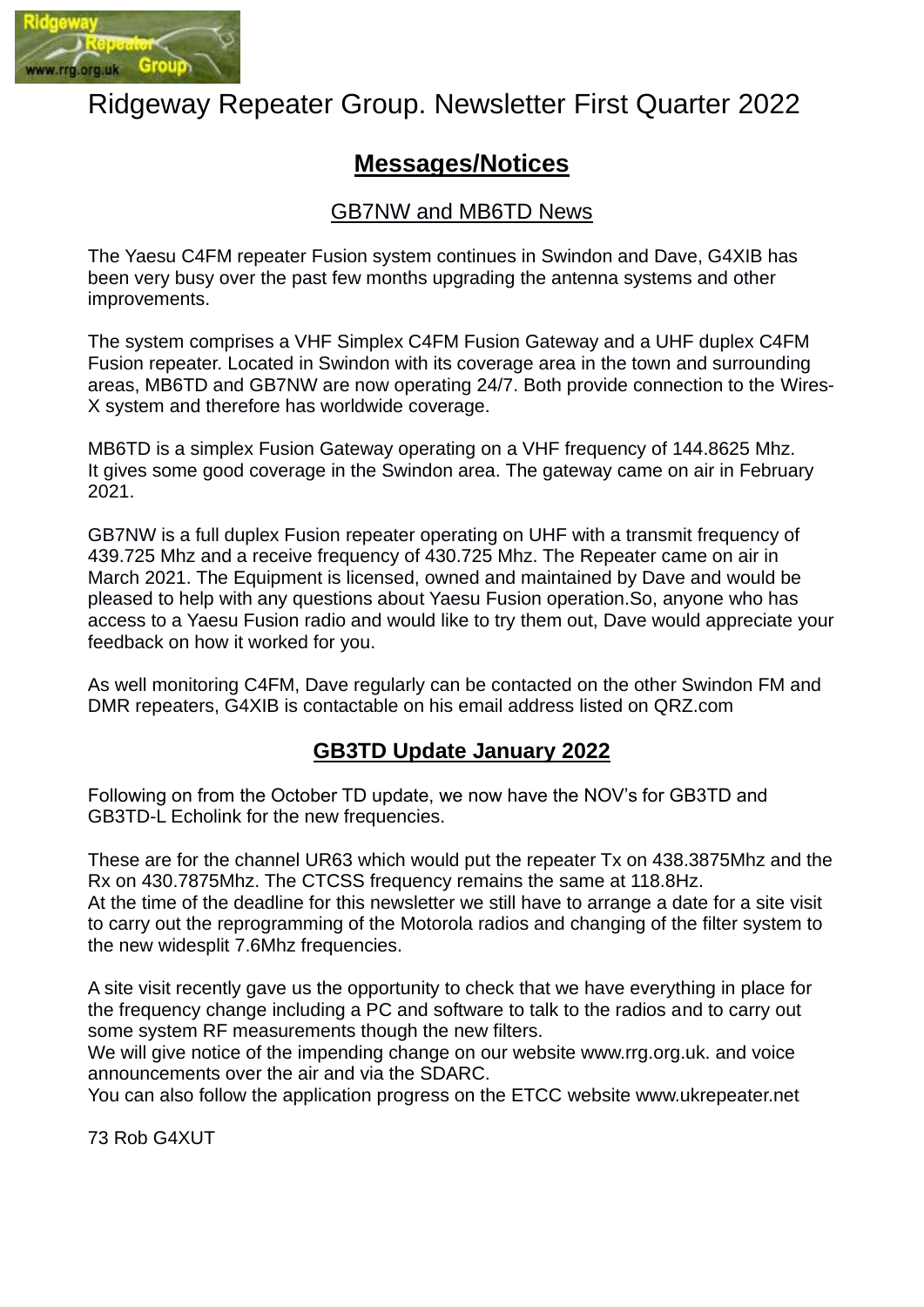#### **RRG – New Membership Database**

In order to simplify and streamline our membership records, a new membership database is being evaluated by your Committee at the moment with the intention (hope) of introducing it at subscription renewal time of May/June 2022. It is based on the Membermojo platform.

This will enable automatic reminder of renewal due, subscription payments on-line for those who wish and easy confirmation of payments etc.

It will be linked to the RRG website and hence easy to access.

Once evaluation is complete you will be asked either to access the RRG Membermojo site and enter some basic details or give permission for a Committee member to enter your information on your behalf.

Membermojo is set up to comply with GDPR regulations.

If you require any further information please contact Tony at g4ldl@rrg.org.uk or any committee member.

#### 73 Your RRG Committee.



### **For Sale**

#### **TYT MD380 UHF handportable transceiver.**

UHF 70cms. DMR and FM with 5 watts RF output complete with battery, deskmount charger, Speaker Mic. and programming cable If required, we can supply the radio with a code plug with your callsign and ID added to it. (Please let us know your digi ID number)

The radio has been kindly donated to the Ridgeway Repeater Group and profits will go to the RRG funds. So, if you haven't tried DMR yet, now is a good the time give it a go!

Price £40 or near offer. Contact Rob, G4XUT via [g4xut@rrg.org.uk](mailto:g4xut@rrg.org.uk)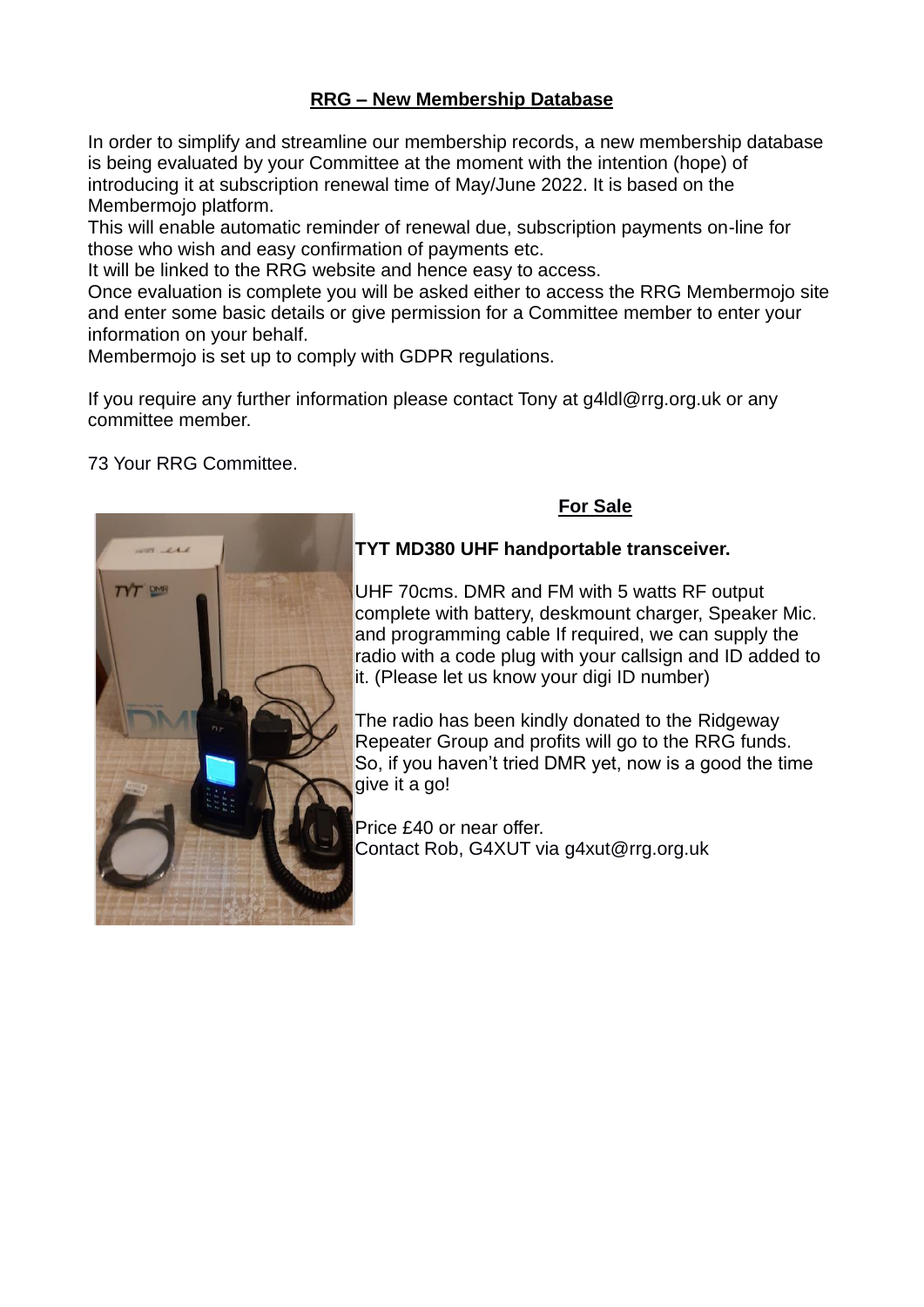# **The Final Curtain (Of My Loop)**

This is my last update as I consider that I have achieved the goals I started out to attain, that is to have a working remotely tuned loop antenna. After some setbacks and some lightbulb moments and an unexpected purchase through ebay my goals have been achieved (I will review my findings as I progress with using the loop). I have in the past used a program that I can no longer find to make calculations for size of loop circumference, and capacitor value at HF frequencies, plus other calculations as it gave an in-depth amount of information if you required it, I had enough information to work with so set about gathering the parts required and acquired them over a period of time as this has been a goal of mine for some time. Now onto my current deliberations with refettling my manual setup to a motor driven one.

Using part of my old loop antenna mainly the loop itself with a Jackson & Jackson air spaced, vaned tuning capacitor that has a KiloVolt flash over rating. The main loop is an 8mm diameter solid aluminium earthing wire, acquired some years ago from a friend, which is the main loop part of the antenna albeit with a lug crimped to each end of this loop to allow the tuning capacitor to inserted completing the circuit of this antenna. The feed point was purchased from G4TPH Tom as he is using these items for his own design loop antennas, so I thought if they work for him they could work for me and they do very well. So with all the parts collected I finally got around to putting them together, first I tried a two meter circumference antenna this produced some good results but didn't want to tune lower than 7 Mhz but not to be deterred I thought okay the perhaps the bigger loop would be better and I tried a three meter circumference antenna this worked very well and tunes between 7 & 3.5 Mhz my conclusions are that to make my "Magnetic Loops" usable then I would need two so that is what I have now one that is remotely tuned and the other manually by hand hanging on the wall in my shack.

I'm now thinking that if I want to motorise the turning of the capacitor perhaps it would be better to turn the capacitor around and keep the motor and gearbox outside the loop hoping it does not change the capacitance as it could with it inside the loop. Now if I am going to motorise the tuning capacitor I will need some brackets to hold everything together, so I thought what have I got left over from other modifications and repairs that I have made over the years. I found some aluminium plate not sure of the exact thickness but it looked strong enough for what I needed it for, but then thought I need something to hold it to the base plate I was using. This was easy as I had some small aluminium angle that I bought to strengthen a portable work bench I have and this was the cut into small lengths to use as the holding brackets for the plate which would hold the motor and gearbox. An interesting thing with the motor and gearbox, I was looking on eBay and came across the motor and gearbox which was advertised for 99p and the auction bid process said I had to bid £1.04p minimum so I did and forgot about it, the next day I saw a new email to say I had won the bid, which surprised me as I didn't think I would win the bid. So went back to pay for it and found there was a £3.00 postage on this item so for a total of £4.04p

I got two motors and three gearboxes which I thought an absolute bargain. The motors also work in reverse so I can tune the capacitor forwards and backwards to achieve spot on tuning to what ever frequency I require, and means I can mount the loop where ever I can put it, for me that will be in my loft away from neighbourly prying eyes. The next things I expect you to ask is measurements for the brackets and sorry to say followed the Heath Robinson method of eye and thumb, yes it looked about wright and after good dose of looking and squinting, I think it is okay. Of course I had to measure the mounting holes for the motor, this was very difficult as I had already started drilling holes in this for trying another motor setup before the windfall I had with the motor and gear boxes from eBay.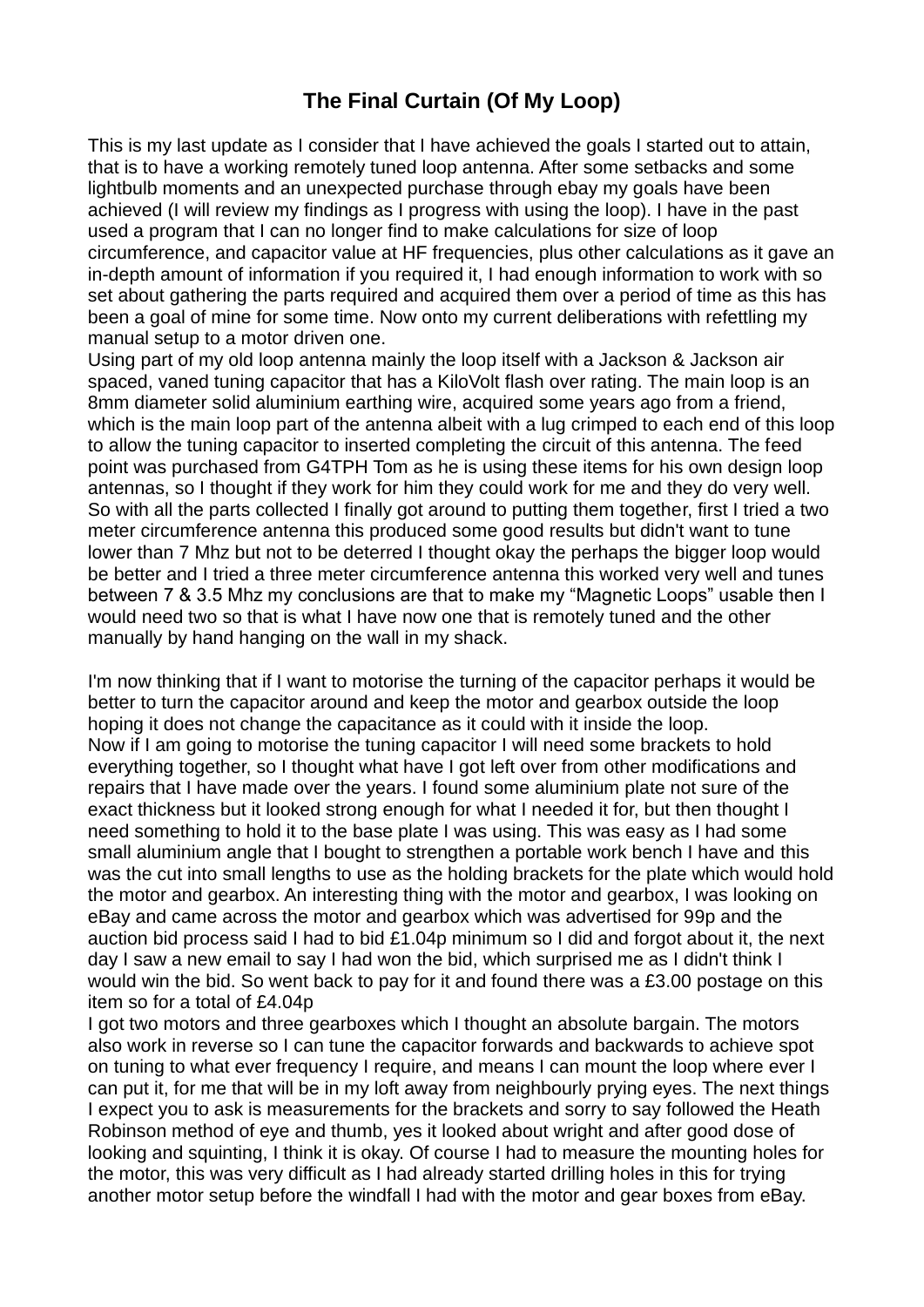This is the first bracket I made to hold the motor and have made several others in the process of experimenting and fine tuning the design. Of course the bolts had to be sourced and purchased as I wanted nylock nuts so they would be less likely to come undone.This is one of the brackets I made and then thought a spare could come in handy.



Now I've tried two methods with two different motor and gearbox setups to turn the capacitor and I think the last one is the most appropriate one, but both methods could be used and it would be the builders choice as to which one would work for the builder. I will now put some pictures to show what I have used and experimented with.



This is the first motor used and did seem to work okay but it was a little too fast for what I wanted to achieve.



This worked but a little too fast and couldn't find an alternative cog setup and then of course the very good deal came my way for the next motor which I think is more practical for my use.

Below is my attempt to line up gearbox output shaft with capacitor main shaft, I can say a few blue words were used fettling this part of the project but it was sorted easier than first thought, to attach the two shafts together I used a cylindrical coupler which at first wouldn't tighten to either shaft fully so took a hacksaw and made the slot bigger and that enabled me to tighten the coupler onto both shafts.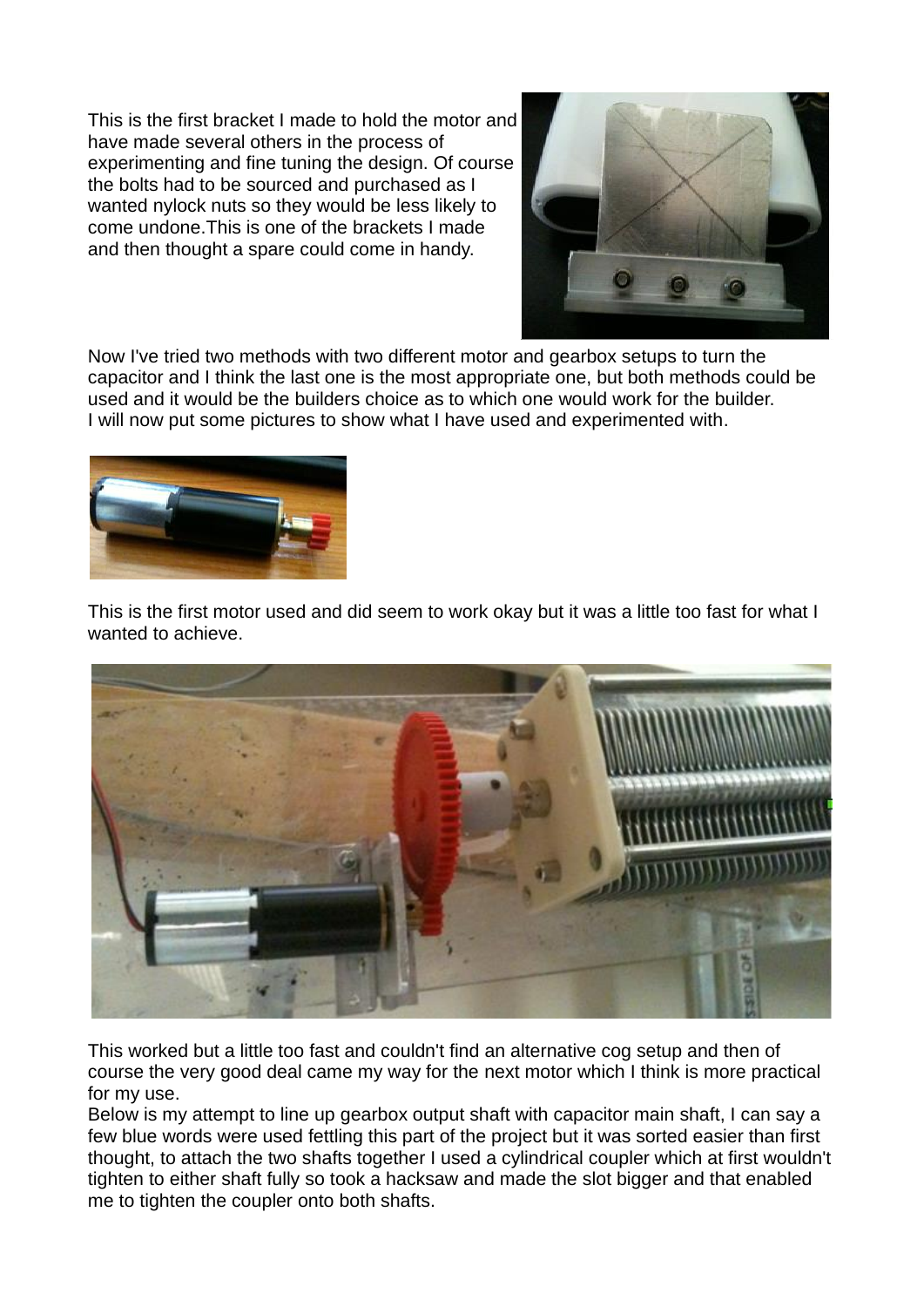

In the pictures above you can see a closeup of the coupler and had to open up the slot in the horizontal side underneath the two clamping holes which was an easy task. Below is the still in complete motor and capacitor setup with a piece of ducting courtesy of some engineers installing fibre around this area as I asked if they had any off cuts to which they said how much did I want, so not trying to appear greedy I said could a couple lengths about half a meter in length and ended up with about three or four pieces as it is the perfect size for covering the whole capacitor and motor setup encapsulating it from dirt and dust as well as the spiders in my loft and two left over plastic caps from home brew made very nice ends to close the duct completely.

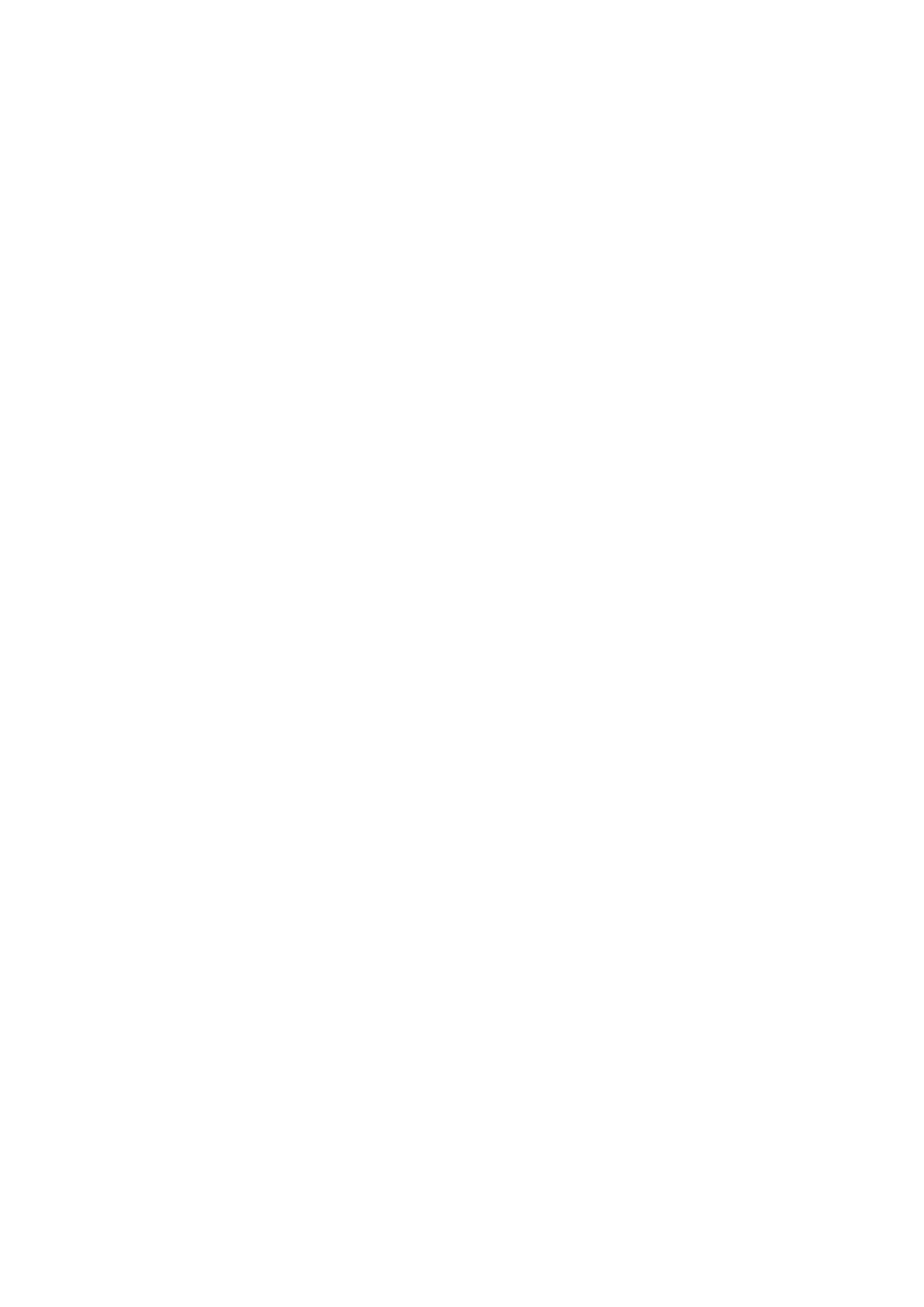This is a closeup of the gearbox and capacitor coupling setup and full length shot of capacitor, motor with little bit of the loop and fixings.



Next is my KISS method to have forwards and backwards movement of the motor, switch box in the middle is on/off/on switch always returning to the centre positions so it doesn't stay on and only puts power through which ever side the switch is pressed to as one-side battery box is normal  $+ 8 -$  and the other side is reversed so allowing forwards and backwards movement of the motor.



I don't have a decent picture of the completed loop as it is now mounted in the loft and tried and abysmally failed to get a good picture of the completed loop with it's purple hat on, when I can get a decent light in my loft I will take some pictures to show you the completed loop antenna. I have tried using this loop with it stood at the top the stairs and it appeared to working as I had hoped and then had to dismantle it to mount it into the loft thats where it is at the moment still not connected to my SDR HF radio and without any power being supplied to the motor as I still have to resolve these last two issues.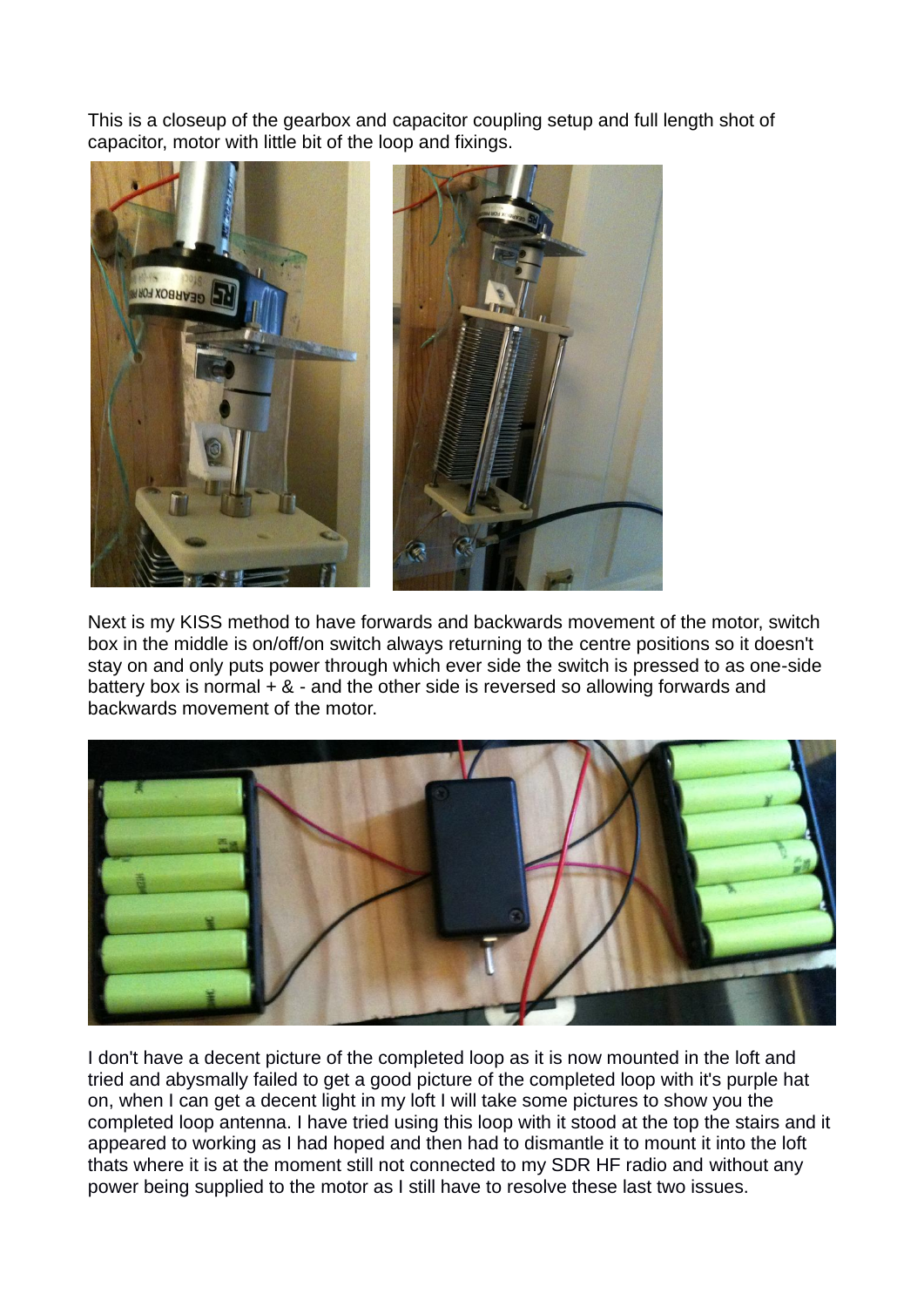### **Ice Station Zebra/Firefox**

I have been sent this picture by our secretary in response to me asking if anyone had some snippets that I could use for a filler in the newsletter, so here goes.



I brought my KX2 with me on a recent trip aboard USS Providence and set it up on an ice floe after surfacing a couple of weeks ago. Pictures of my setup are attached for your viewing enjoyment. I believe this was in grid square AR09nq, based on the gps coordinates, and, I assume, the northernmost documented use of an Elecraft radio (possibly any ham radio - this was actually at 89.7 North latitude).

On a related note, I've been enjoying my KX3, KX2, two KX1s, and K1 for many years now, so thank you for the great products!

Gus, W9SSN



The first thing that comes to mind and also in our secretary's mind is this an homage to "Ice Station Zebra" a film from 1968 or my thoughts are is it a remake of the 1982 movie "Firefox". Just a quick description of both movies in case no one remembers them:- Ice Station Zebra is a Cold War era suspense and espionage film starring Rock Hudson, Patrick McGoohan and Ernest Borgnine and directed by John Sturgess.

Firefox is an American action techno-thriller film starring Clint Eastwood, Warren Clarke and Nigel Hawthorne, It is based upon the 1977 novel of the same name written by Craig Thomas and was directed by Clint Eastwood. Both films seem to have their scrapes on the ice packs and the earlier one having most action on the ice, but both are interesting films to watch.

My thoughts are that the weather would not be very condusive to operate for more than short periods only as not only would the operator feel the cold I would suspect the radio equipment wouldn't like being used in those low temperatures.

I hope this snippet is of interest to most of you and any other comments are welcome.